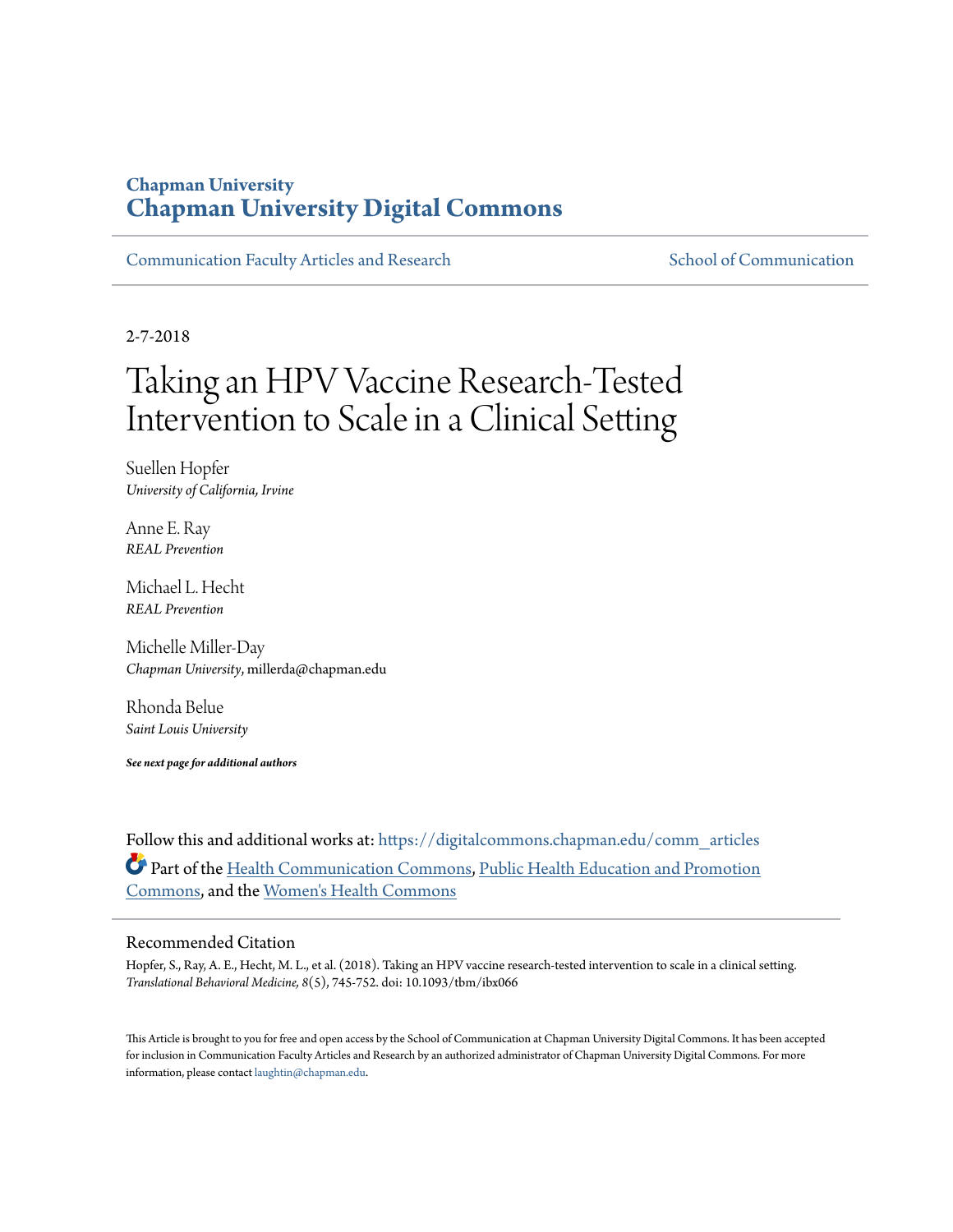## Taking an HPV Vaccine Research-Tested Intervention to Scale in a Clinical Setting

#### **Comments**

This is a pre-copy-editing, author-produced PDF of an article accepted for publication in *Translational Behavioral Medicine*, volume 8, issue 5, in 2018 following peer review. The definitive publisher-authenticated version

Hopfer, S., Ray, A. E., Hecht, M. L., et al. (2018). Taking an HPV vaccine research-tested intervention to scale in a clinical setting. *Translational Behavioral Medicine, 8*(5), 745-752. doi: 10.1093/tbm/ibx066

is available online at [DOI: 10.1093/tbm/ibx066](https://doi.org/10.1093/tbm/ibx066).

#### **Copyright**

Society of Behavioral Medicine

#### **Authors**

Suellen Hopfer, Anne E. Ray, Michael L. Hecht, Michelle Miller-Day, Rhonda Belue, Gregory Zimet, W. Douglas Evans, and Francis X. McKee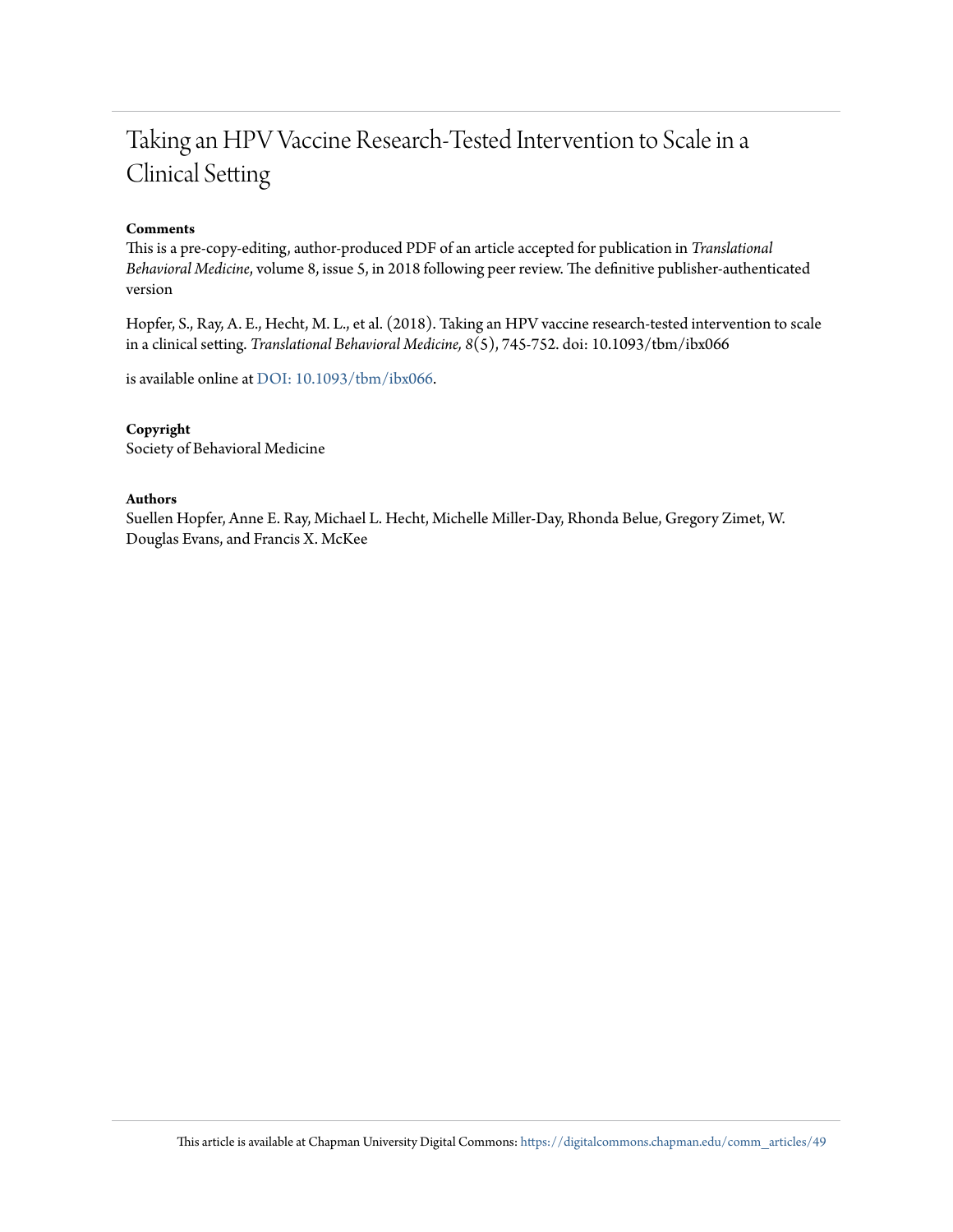Taking an HPV Vaccine Research Tested Intervention to Scale in a Clinical Setting

#### **Introduction**

Research tested interventions are seldom ready for wide spread use [1]. Successful intervention design demands a user-centered and iterative approach [2] that often requires additional development to ready programs to be taken to scale. Here we describe the process of adapting a National Cancer Institute (NCI) research tested intervention program (RTIP) for HPV vaccination, "Women's Stories", [3] for implementation in Planned Parenthood (PP) community clinics. PP was chosen because their clinic model offers a scalable infrastructure that is available in every state and they serve underserved populations who are most in need of access to preventive services. In contrast to the "build it and they will come model" commonly used in public health [4], we argue for starting with the end user and integrating the intervention into their existing system. In this manner, if evidence supports taking the intervention to scale, dissemination is built into the original design. This approach stems from a combination of product development and community-based participatory research practices [5,6]. We first offer a description of the original NCI-designated RTIP, provide a description of the adaptation phases, and conclude with a summary of challenges encountered and lessons learned.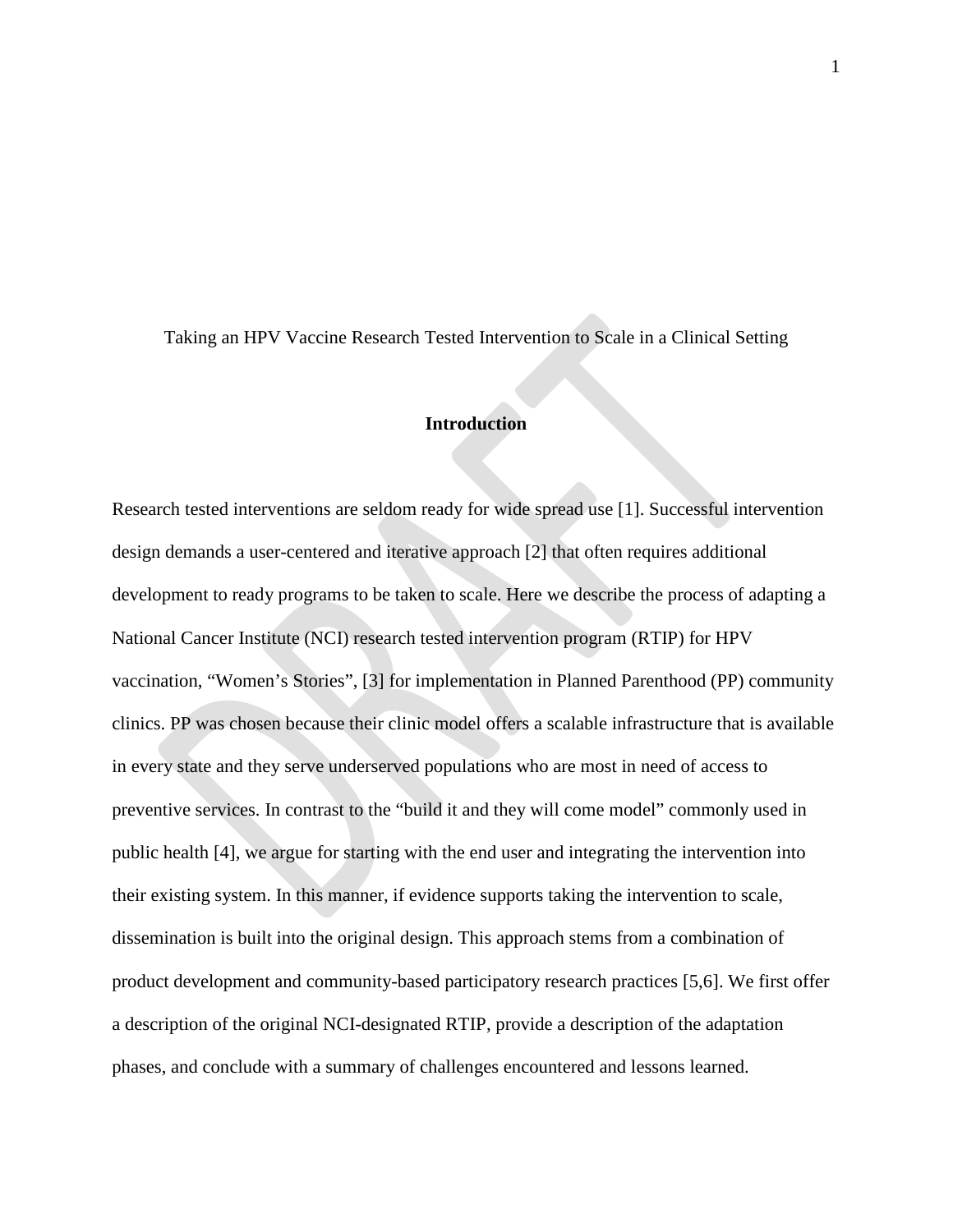#### *Women's Stories: The HPV Project Intervention*

The original intervention encouraged HPV vaccination among young adult college women ages 18-26 using video-based vaccine decision stories or narratives. The intervention was developed based on a Narrative Engagement Theory (NET) [7], which emphasizes eliciting health content from and with the target audience. A video was developed portraying five prototypical vaccine decision stories. The stories include: a susceptibility story, a self-efficacy re-enactment, a story that speaks to the safety of the HPV vaccine, a cue-to-act dorm room discussion re-enactment, and a physician narrative disclosing a personal mother-daughter conversation. The intervention was tested in a randomized controlled trial at one university where it nearly doubled vaccination and was subsequently designated by NCI as a RTIP [3,8].

After the successful initial college study resulting in the RTIP, the developers sought to adapt the intervention to reach underserved women who had lower rates of HPV vaccination and higher rates of late-stage cancer [9-11]. This led to a partnership with PP that started with Planned Parenthood of Southeastern Pennsylvania (PPSP), which serves a diverse clientele through twelve clinics [12]. Initial collaboration began with one PPSP clinic who serve predominantly African-American women many of whom are Muslim. Moreover, the PPSP community clinic serves young adult women who may or may not be attending college. Thus, initial efforts were focused on adapting the intervention content to resonate with these young adult women. Informant interviews were conducted with the intended target audience to identify relevant vaccine decision narratives that would be perceived as authentic with local community members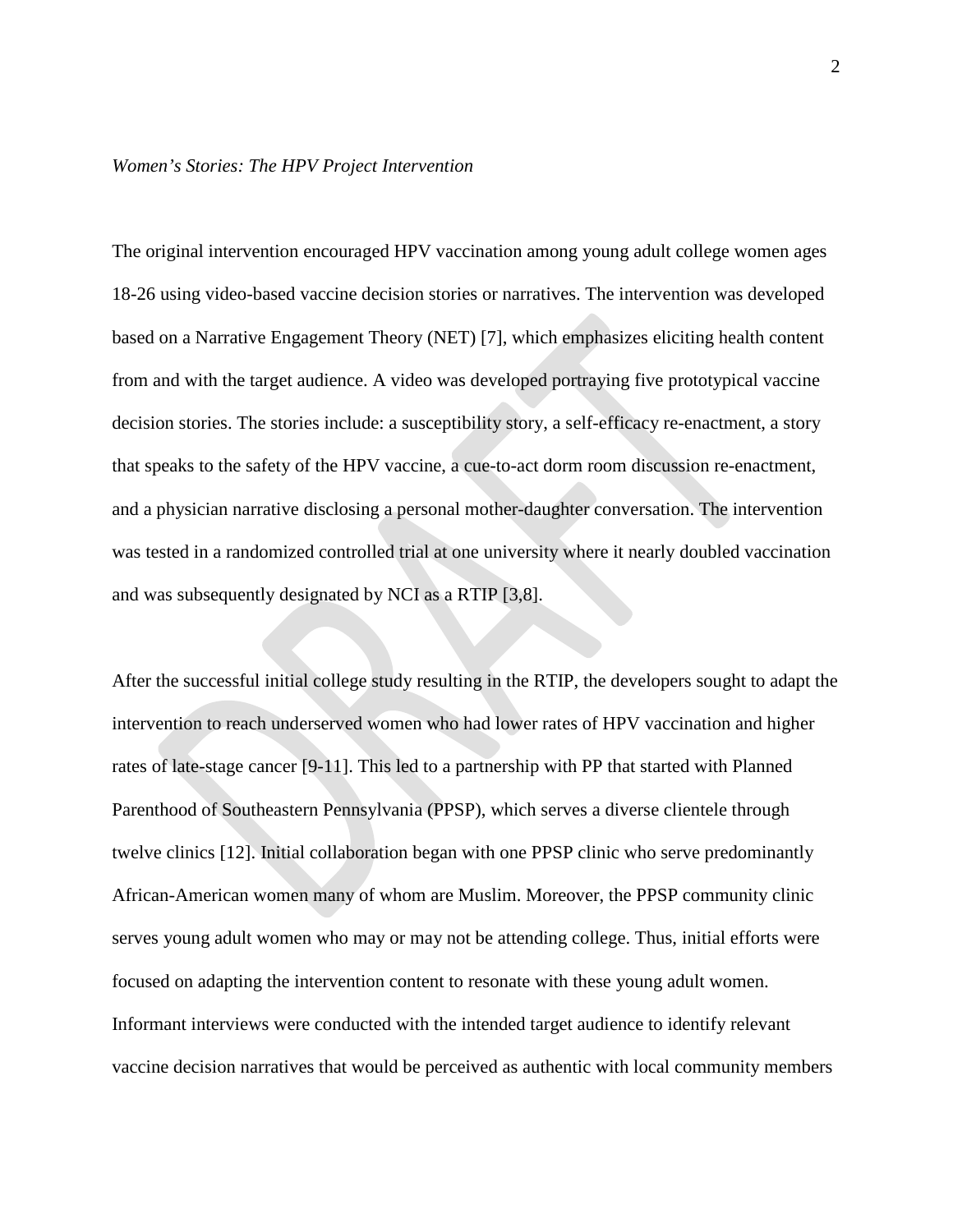who attend the PPSP clinic.

#### *Adapting the Intervention to a Community Clinic Context*

The adaptation process consisted of five phases. The first two phases focused on adapting intervention content, whereas the latter three phases involved adapting the intervention to the clinic setting.

#### *Phase I: Informant Interviews*

*Procedure & Data Analysis*: Informant interviews (N=26) were conducted in person with PPSP clients ages 18-26 at PPSP onsite counseling offices to elicit vaccine decision narratives and identify motivations that led to vaccinating. Both vaccinated and unvaccinated women were recruited from PPSP clinic waiting rooms asking women if they would participate in an interview prior to their clinic visit to talk about their vaccine decision. Women received \$20 as compensation for their time. Only women were recruited given that PPSP predominantly serves women and not men. An experienced African-American interviewer recruited women on site at the clinic and conducted the interviews aimed at eliciting decision stories to understand motivations and barriers to HPV vaccination among young adult women. Women were also asked for feedback about how best to design a health kiosk that would be placed in the waiting room to educate women about HPV vaccination (pictures were shown of a health kiosk to prompt discussion). Interviews were audio-recorded and transcribed verbatim with identifying names removed and pseudonyms replacing names. Data were analyzed initially using cultural grounding methods [13,14] identifying emergent codes derived directly from the data.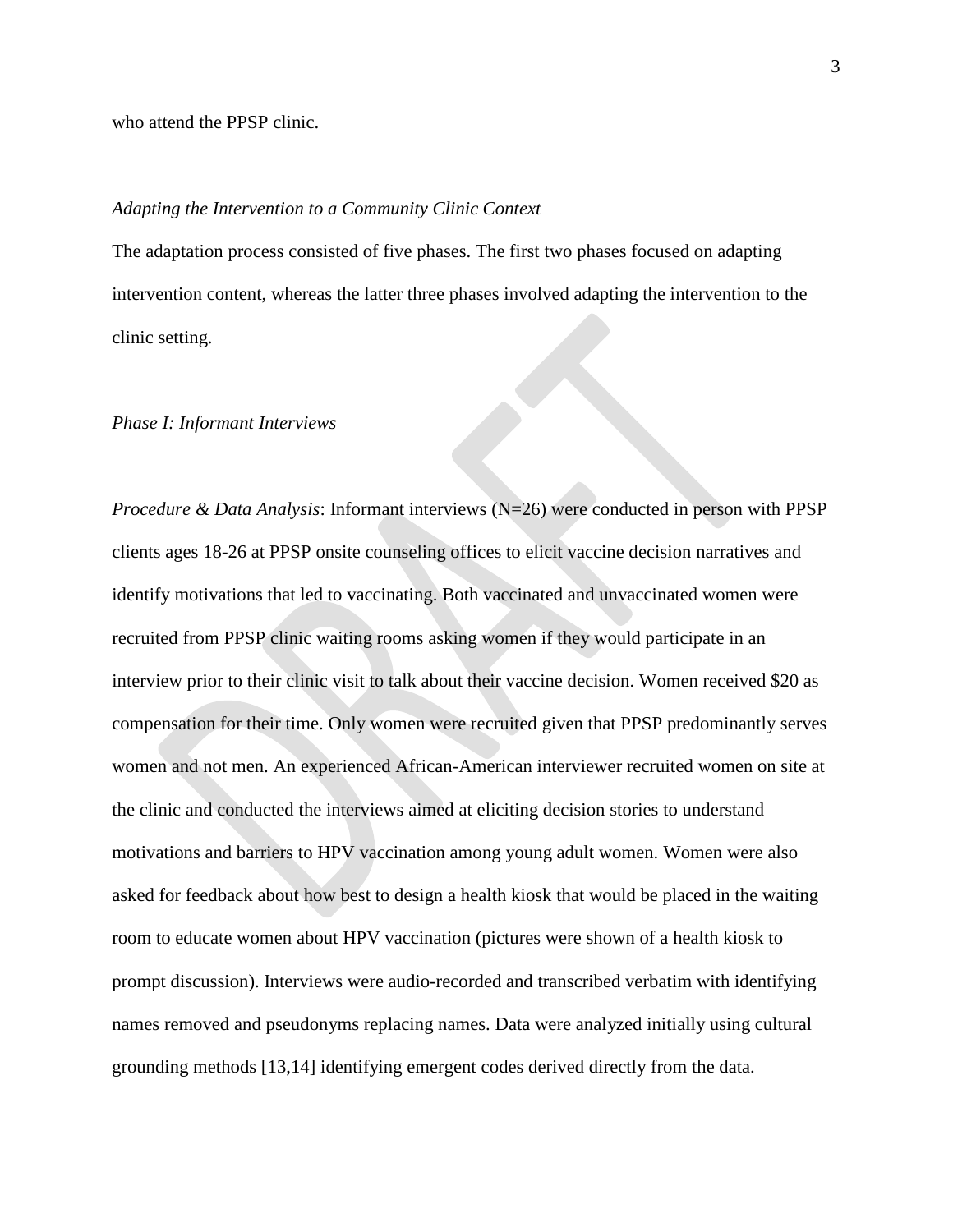Subsequently, the research team coded the data at a second, more abstract level for emergent prototypical decision stories using prior established methods [15]. The research team additionally used a constant comparison method [16] to discuss and compare prototypical decision stories. Details of the phase I interviews are provided in a separate manuscript [17].

*Findings*: Eight vaccine decision stories were identified as prototypical among African-American young adult women attending PPSP: (a) HPV (un)awareness, (b) wanting to stay healthy, (c) practitioners not mentioning HPV, (d) keeping female reproductive parts healthy, (e) including men in vaccine messages, (f) experiencing an abnormal Pap smear, and (g) cancer stories [18]. An example decision story among a vaccinated woman illustrated the importance of cues women take from their clinicians: "I've been talking to my primary care provider since I've become sexually active. She told me different ways to prevent…just different things from happening. She gave me information about the HPV vaccine. She said it was good to get. You never know who has it. It's good to be aware. She told me about it preventing cancer. She told me a little bit not a lot." Most unvaccinated women had not received HPV vaccine recommendations from their clinicians.

Interviews also elicited additional feedback about familiarity with and use of health kiosks in waiting rooms, and receptivity to receiving vaccine reminder messages on Smartphones. Women were more familiar with food kiosks used in gas stations or coffee shops and less familiar with health kiosks, but expressed a willingness and interest in using health kiosks in the waiting room.

*Clinic Staff Interviews*: Two staff were interviewed to share their understanding of how the HPV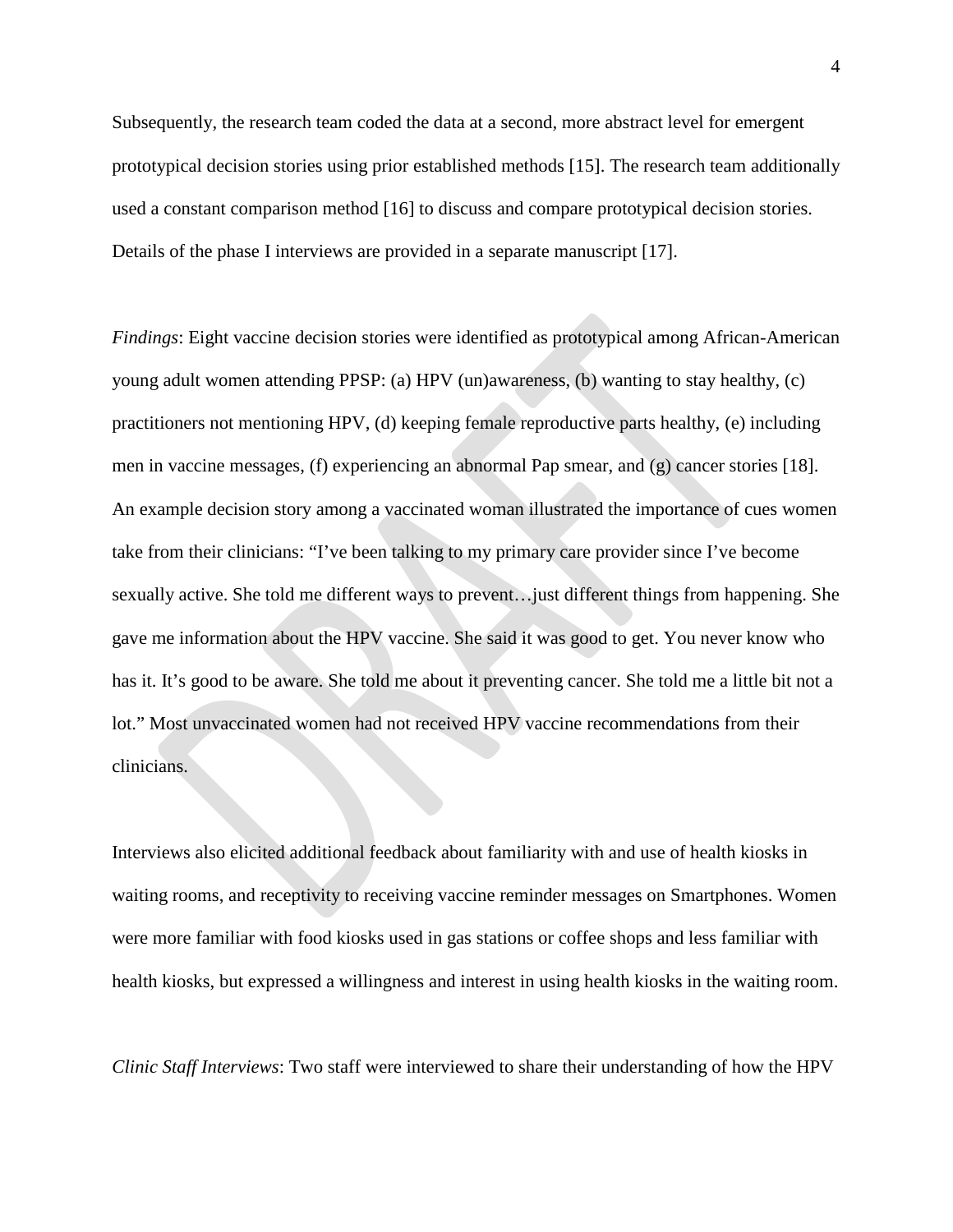burden is perceived among their patients and how HPV vaccine communication is handled at their clinic. They noted one of the biggest problems is a lack of education among PP clientele. Patients are unaware of HPV and lack an understanding of the severity of HPV if it advances. Interest in the vaccine commonly occurs after being exposed to HPV. Staff acknowledged that the biggest problem was the lack of opportunity to educate patients prior to exposure to infection, including men who come in for routine screening. Obtaining insurance coverage was noted as another major obstacle. The vaccine is too expensive for patients to pay out of pocket and obtaining insurance coverage, which often must be sought during or immediately after a clinic visit (on the spot), can be insurmountable. For example, sometimes patients are seen during clinic times when insurance offices are closed (Saturdays, or weekday evening hours). Other times, patients are simply unwilling to wait for the time it takes to receive insurance approval. Further, while the Affordable Care Act (ACA) covers HPV vaccination for women aged 18 to 26 and men aged 18-21, insurance stipulates that vaccination is covered only when delivered by the primary care provider in many cases. PPSP is often not the primary care provider and consequently, patients experience insurance barriers. This in turn contributes to PPSP practitioners not routinely mentioning or recommending HPV vaccination.

#### *Phase II: Translating Decision Narratives into Prevention Messages*

*Developing the Intervention Videos*: Prototypical vaccine decision narratives were translated into four scripts creating composite narratives using previously established procedures [19]. The research team discussed the identified prototypical scripts (from Phase I data analysis) that would lend themselves to the intervention with consideration of practical elements; for example,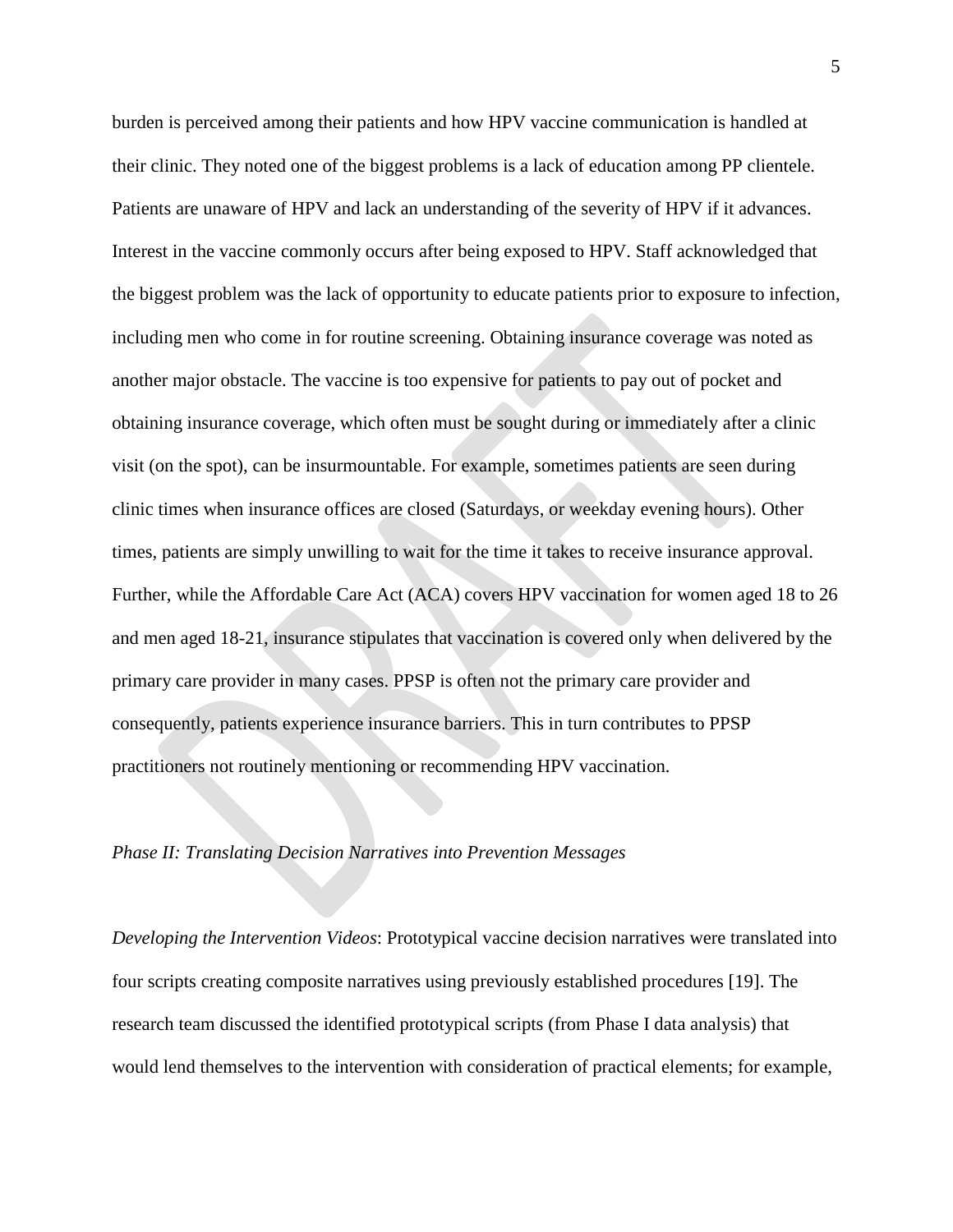that stories needed to be told and delivered within short one minute video stories delivered on a health kiosk in a waiting room, the use of multiple stories from which women could choose, and the inclusion of men in at least one story. Also, a balance was needed between ensuring engaging stories that were authentic and kept women's attention while keeping fidelity with medical accuracy. Given the low awareness of HPV, it was collaboratively decided that one of the four decision scripts needed to be tailored to an audience with little or no HPV knowledge. Thus one decision story was developed for "beginners" who had either never heard of HPV or knew little about it. The decision story was delivered as a monologue in which a young woman retells a story about her cousin who was unaware of HPV and the vaccine. The monologue retells how the cousin initially declined vaccination because she did not know what HPV was, how the cousin learned about cancer risks associated with HPV from her sister, and that she re-considered and eventually vaccinated against HPV.

[INSERT FIGURE 1 ABOUT HERE: screenshot image of close-up face shot of woman (monologue) & screen description]

The remaining three scripts convey: (1) learning about the real risk and potential consequences of HPV through a conversation between two female friends (kitchen conversation); (2) learning about HPV and cancer risk for men through a conversation between a male and female friend (park bench conversation); and (3) learning about doctors' strong support for vaccination through a physician strongly endorsing HPV vaccination to a young women during a well-visit when she shares she is considering becoming sexually active. Each narrative ends with reinforcement messages that exemplify the themes: Be Protected, Ask your doctor about the HPV shot, Talk to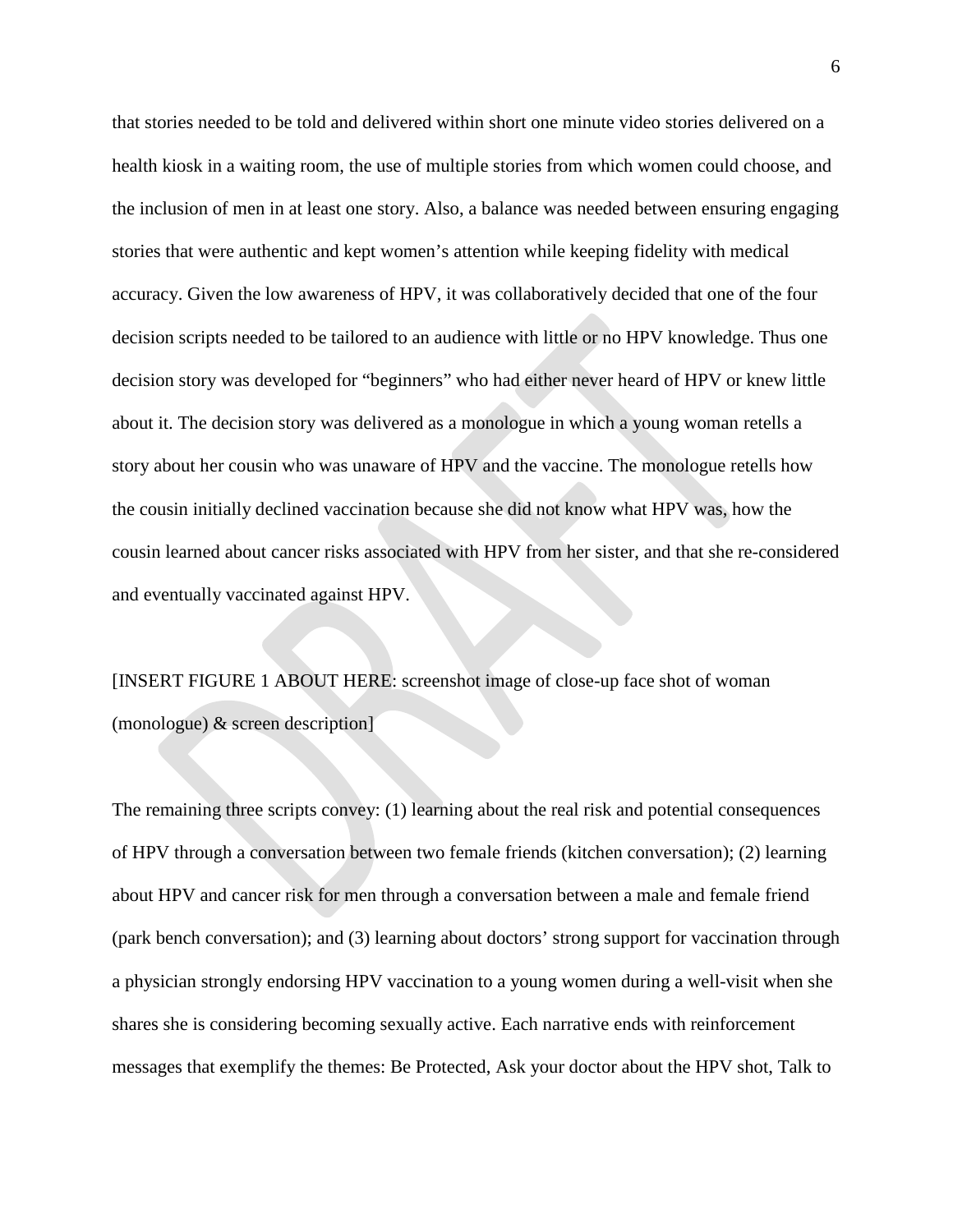your friends about getting vaccinated for HPV.

#### [INSERT FIGURE 2 ABOUT HERE: graphic intervention screenshot of 4 stories]

*Piloting Scripts*: The four scripts were pilot tested with 12 female PPSP clients ages 18-26. Women were recruited from the waiting room, screened for eligibility, read scripts, completed a survey that assessed their level of engagement, and answered interviewer questions about what they did and did not like, and provided suggestions for improvement. Women completed a 9 item measure of engagement with items drawn from the Narrative Engagement Scale [20] and from the Audience Engagement Scale [21]. Responses used a 5-point Likert scale ranging from strongly disagree to strongly agree. The survey captured the extent to which women found the scripts interesting and believable, and to what extent scripts led to personal reflection and critical thinking about vaccination. The interviewer also asked women to indicate what they did and didn't like about each script with suggestions for improvement.

*Findings*: Findings are summarized in Table 1 and based on them further edits were made to scripts to reflect findings from the target audience.

#### *Phase III: Health Kiosk Interface Design*

*Procedure*: The next step was to design an interactive, engaging interface. The research and technology development teams worked collaboratively to create a prototype. Input not only from the research team, but from Phase I informant interviews was integrated into the interface design.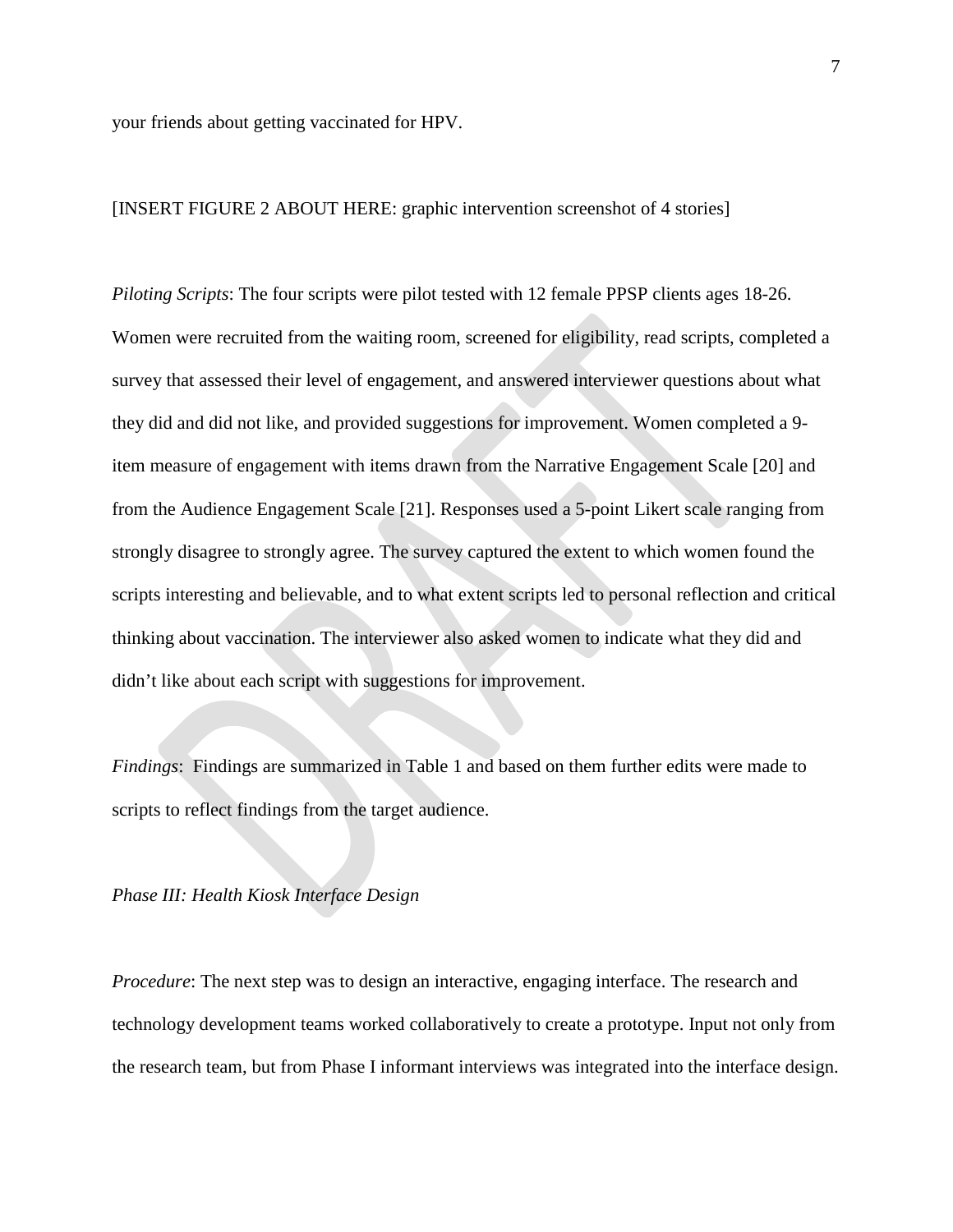Women in phase I had been shown a picture of a prototype health kiosk and were asked to comment how the kiosk could be designed to engage women in the waiting room.

*Findings and Product Revision*: Women wanted the kiosk to be visually informative with clear signage about what the kiosk was about. Women also said that bright colors should be used to attract attention and that the kiosk screen and menu should be interactive. Finally, given that many women were less knowledgeable about female reproductive anatomy, they wanted a female reproductive graphic to explain where the cervix is and how HPV can affect the cervix. The research team consequently designed the kiosk interface to include an interactive female anatomy graphic that allowed users to learn more about how HPV affects the cervix by interfacing with the graphic and having information cartoon bubbles shoot out from the graphic.

[INSERT FIGURE 3 ABOUT HERE: kiosk interface of female anatomy with talk bubble]

Touchscreen fact bubbles (like cartoon bubbles) were generated from the anatomy when touching the kiosk screen. A user-friendly interface allowed women to navigate freely between the videos and the health information based on user-centered design research showing that user satisfaction is higher with this kind of design [22]. User interfaces (kiosk screens) that allow users to navigate freely (as opposed to being directed to information) through the menu and selfselect what information and the order in which users choose to view and read information results in higher user satisfaction [23].

A key challenge was signage to bring users to the kiosk. A balance was needed to avoid the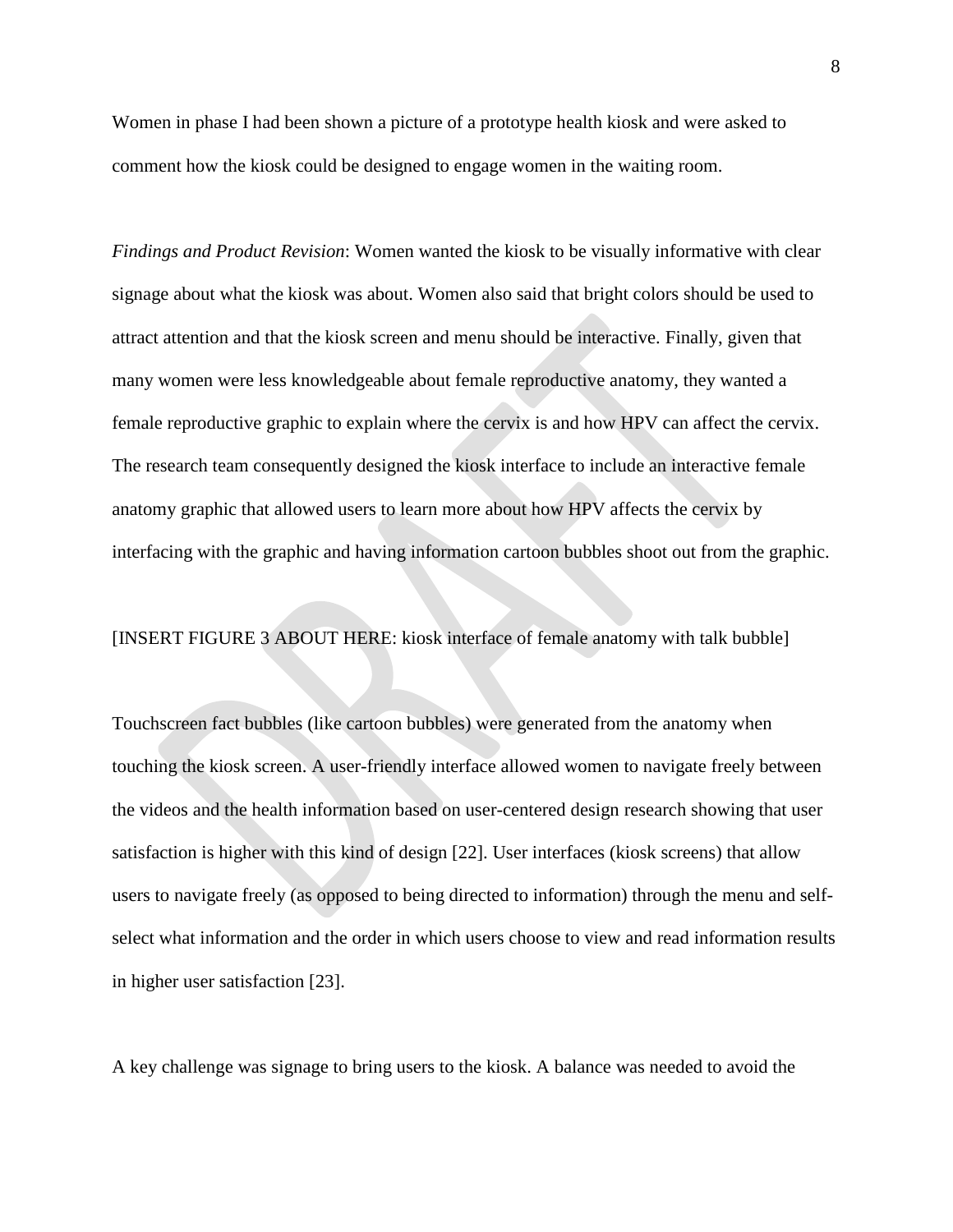potential stigma of using an STD-related kiosk while at the same clearly conveying to users the kiosk's purpose. A group decision involving the entire study team was made to have the signage focus on women's health (signage was placed above the kiosk screen) avoiding potential stigma to use the kiosk (due to possible embarrassment if labeled as HPV) and to avoid causing any potential psychological damage.

#### [INSERT FIGURE 4 ABOUT HERE: picture of health kiosk]

#### *Phase IV: Usability Study*

*Procedure*: A usability study was conducted (N=16) at the clinic by an independent researcher. Forty-one women were approached with sixteen women meeting criteria and volunteering. In a private office they used the kiosk navigating its interface and the female anatomy graphic followed by watching all four videos. Feedback was obtained about content, ease of use, and audio. Participants also completed a survey measuring usability metrics (see Table 2).

*Findings*: The kiosk was easily implemented, experienced no technical problems, and was evaluated positively by women using it. It was anticipated that women would use the kiosk in the clinic waiting room and benefit from the experience.

*Phase V: Waiting Room Observational Study*

*Procedure*: A waiting room observational study was conducted over two days to evaluate actual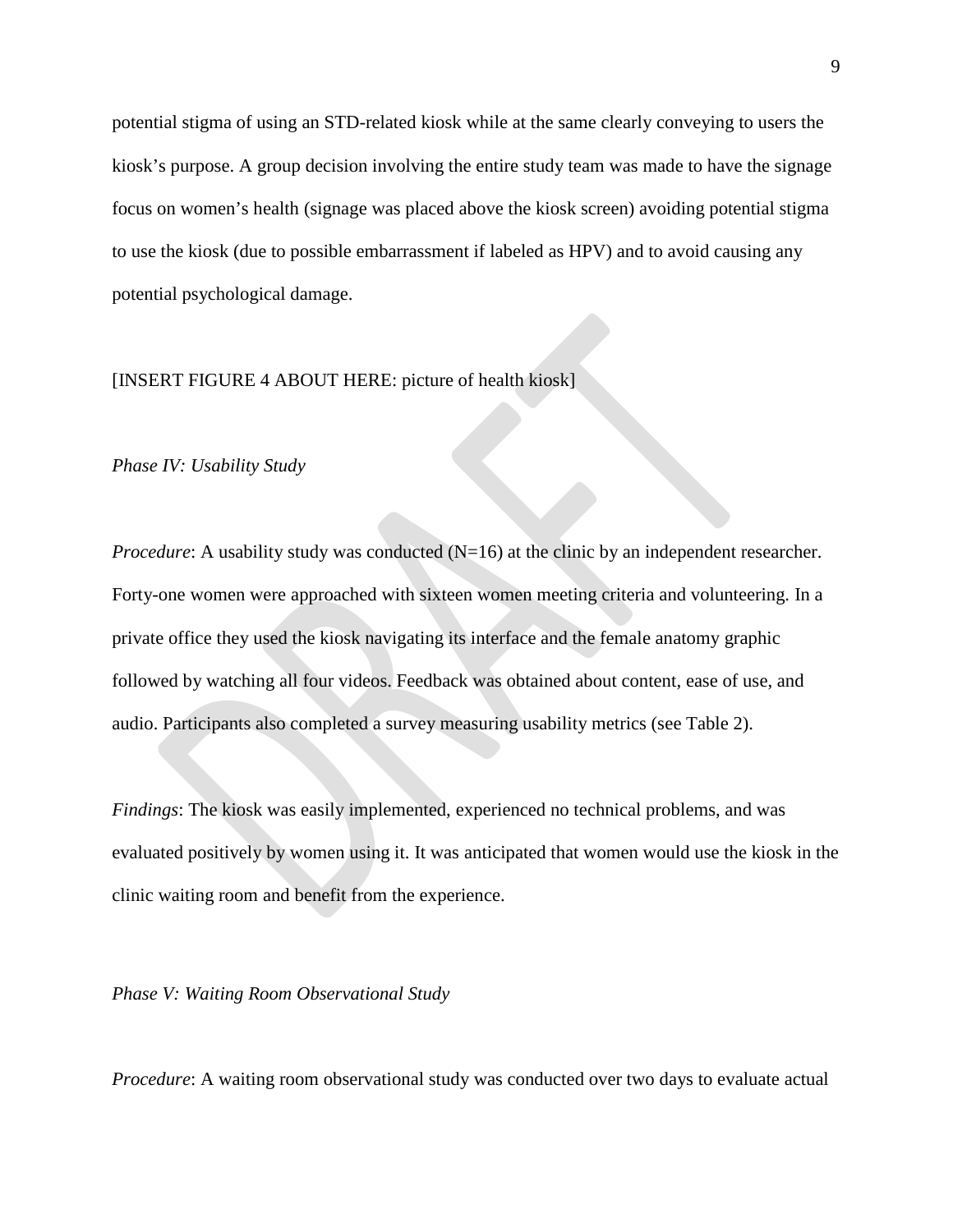kiosk use. The kiosk was placed in the waiting room, and a research team member observed kiosk use and general behavior over two days.

*Findings*: Several problems were observed during this phase. First, the kiosk screen went into "sleep mode" and patients thought the kiosk was off. Second, routine, normative waiting room procedures included checking in at the front desk and then sitting down. Most patients sat quietly and used their cell phones or watched the TV while waiting. One women briefly glanced at the kiosk but most women did not notice it. This was the case during both low and high volume times. Thus, no women utilized the kiosk on the first day.

To better understand this situation, eight women were approached and asked why they did not use the kiosk and what would motivate them to use it. Responses included "I didn't notice it", "I didn't know what it was about", and "It didn't look like it was on" but said they would use it if staff prompted them. On day two of observation the receptionist prompted women to use the kiosk during check-in. Even with prompting, the kiosk was not used. While this was surprising given the prior day's feedback, observations and interviews with staff revealed several considerations. Some women were already vaccinated, giving them little motivation to walk up to the kiosk. Also, the prompt by the receptionist came at the end of lengthy discussions about forms patients needed to complete. Finally, a PPSP research assistant spent an additional third day more directly prompting clients to use the kiosk. She explained that PPSP was testing the kiosk and looking for feedback. This approach was successful in getting clientele to use the kiosk.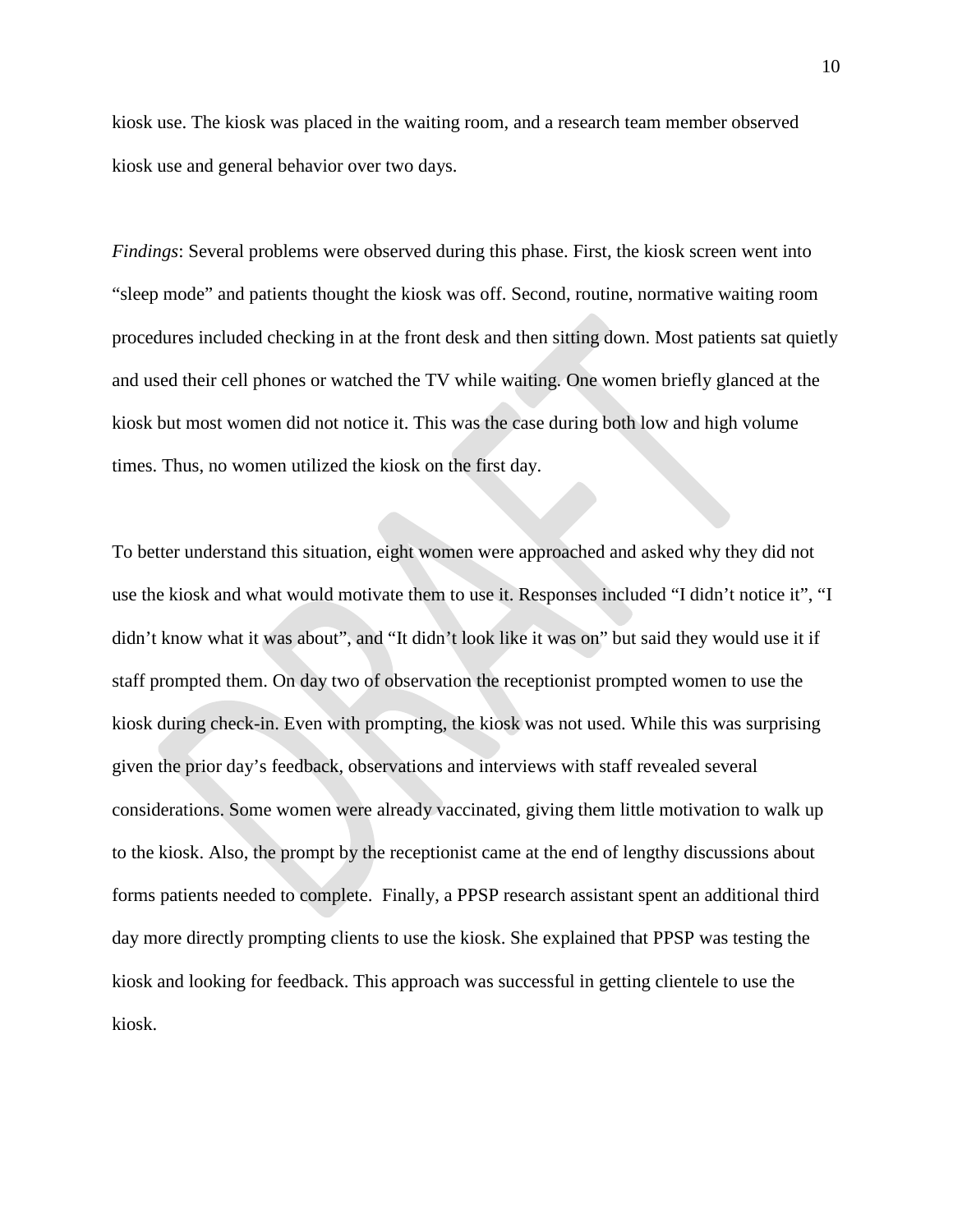#### **Lessons Learned and Challenges in Adapting Prevention Interventions**

Taking evidence-based intervention (prevention) programs to scale involves fast-tracking a series of steps that serve critically important goals for not only advancing science but for advancing the translation of science into clinical practice settings.

#### *Lessons Learned from Adapting Women's Stories: The HPV Project*

Whereas content adaption was a smooth process given our well-established methods [24] , the delivery platform and clinic setting posed several challenges. The most notable challenge was overcoming clients' normative waiting room behavior despite their positive feedback and assurances they would use the kiosk. This lesson underscores the importance of including observational studies when adapting an intervention to a new setting, as what people say they are interested in and willing to do does not necessarily translate into actual behavior in real-world settings.

Questions about appropriate platforms for delivering prevention interventions in the clinic setting is a reoccurring theme [25]. The pace at which digital technologies and intervention platforms change challenges effective and practical intervention development [26]. For successfully adapting a prevention intervention to a new setting, evaluating *all* implementation phases ensures the greatest likelihood of successful adoption. It also allows program developers to explain *which* aspects of adaptation prove to be obstacles, facilitators, or neither. Because of this study, our plans include integrating the intervention into established clinical practices; in particular,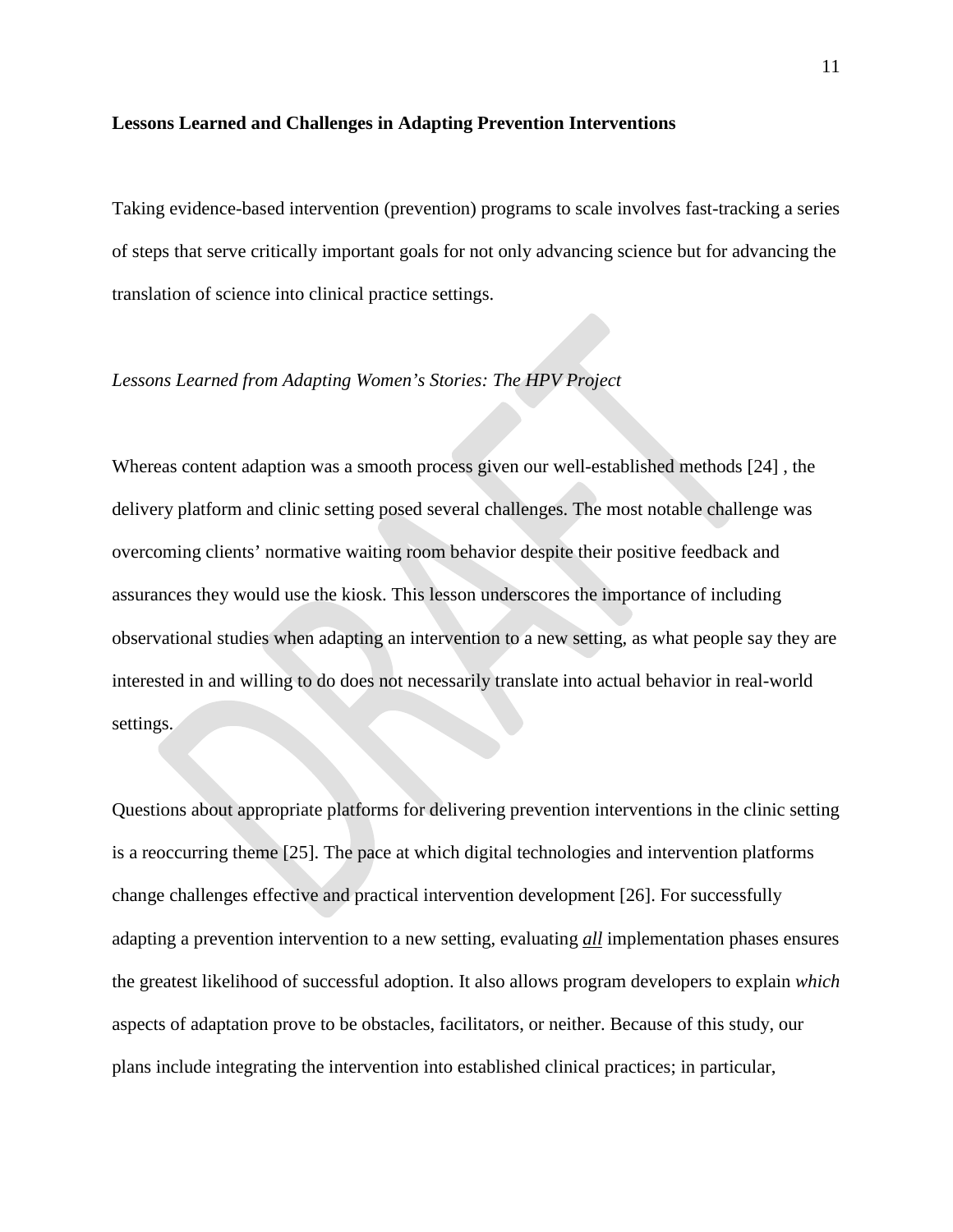integrating the intervention into check-in and exam room procedures to insure its use. We are also considering transforming the intervention into an independent e-learning module and an app that can be accessed on smartphones and tablets at the discretion of the individual.

Translational research is the study of how research findings are translated into programs, policy, and practice [27]. The "Women's Stories" intervention is an excellent example of developing an evidence-based program to be used practically in the health care context. Within implementation science the nature and quality of how an intervention gets implemented is of great importance and two primary issues in implementation quality are fidelity and adaptation. Manualized interventions such as educational programs implemented by a health educator often suffer because the implementer does not teach the program as intended (i.e., lack of program fidelity), by leaving material out ("no video today!"), embellishing on material (insert fear message), or making adaptations to fit an intended audience [28]. The use of technology to deliver the "Women's Stories" intervention overcomes these issues by delivering the program consistently each time without unnecessary revisions. Moreover, the need for adaptation to end users is not necessary because the end users were included in the design of the intervention.

Nevertheless, as the results of this study make evident, key questions regarding the sustainable uptake and adoption of this kind of intervention still remain. What are the most efficient means of getting the most patients exposed to the intervention in the clinical setting, while simultaneously considering the constraints of clinic resources such as time and money? If the target audience does not access the technology or use it correctly, fidelity is moot. A next step for "Women's Stories" involves integrating the intervention into clinic check-in procedures, thus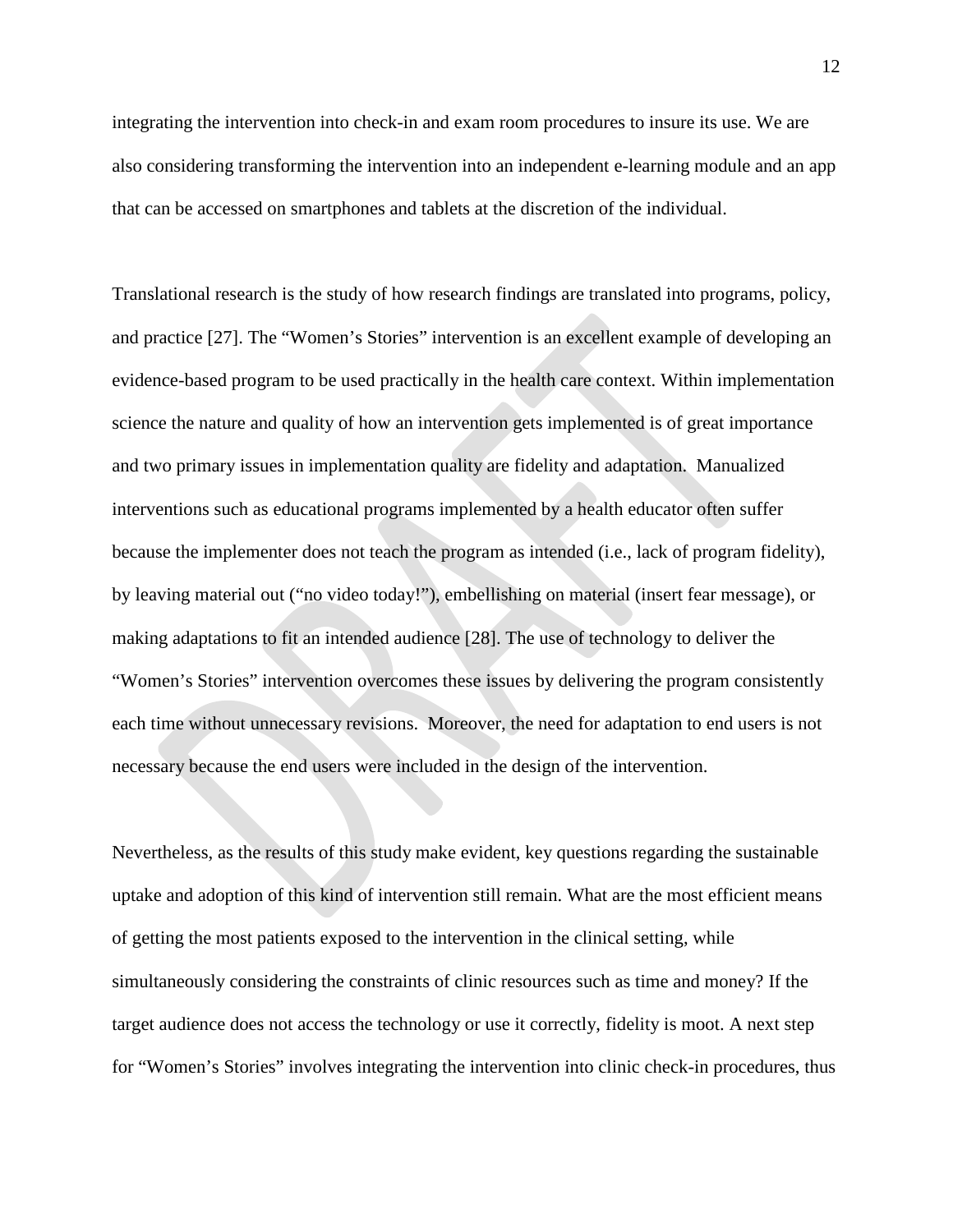ensuring exposure; but, what impact will this have on patient wait times? These and other questions are essential to answer as we continue in our translational efforts.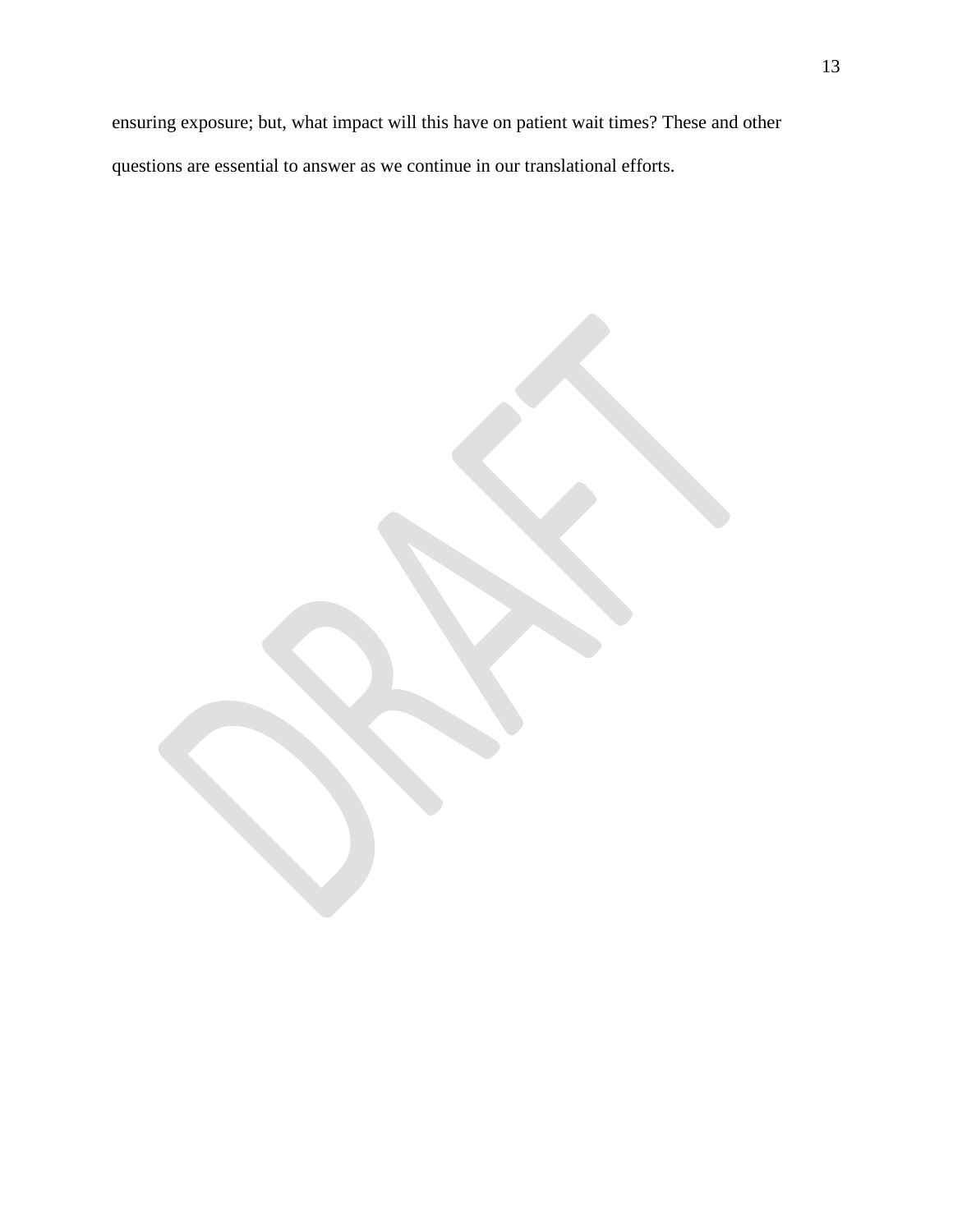#### References

- 1. Kreuter MW, Wang ML. From evidence to impact: Recommendations for a dissemination support system. In: McCoy KP, Diana A, eds. *The science, and art, of program dissemination: Strategies, successes, and challenges. New Directions for Child and Adolescent Development.* Vol 1492015:11-23.
- 2. Yardley L, Soring B, Riper H, et al. Understanding and promoting effective engagement with digital behavior change interventions. *American Journal of Preventive Medicine.*  2016;51(5):833-842.
- 3. NCI. A Research Tested Intervention Program (RTIP): HPV Vaccine Decision Narratives -Encouraging Informed HPV Vaccine Decision-making. 2015; Describes an HPV Vaccination Intervention Program. Available at:

<http://rtips.cancer.gov/rtips/programDetails.do?programId=22620324>.

- 4. Pettigrew J, Hecht ML. Developing prevention curricula. In: Bosworth K, ed. *Prevention Science in School Settings: Complex relationships and processes* New York, New York: Springer; 2016:151-174.
- 5. Choi YM. Utilizing end user input in early product development. *Procedia Manufacturing.* 2015;3:2244-2250.
- 6. Israel BA, Schulz AJ, Parker EA, Becker AB. Review of community-based research: assessing partneship approaches to improve public health. *Annual review of Public Health.* 1998;19(1):173-202.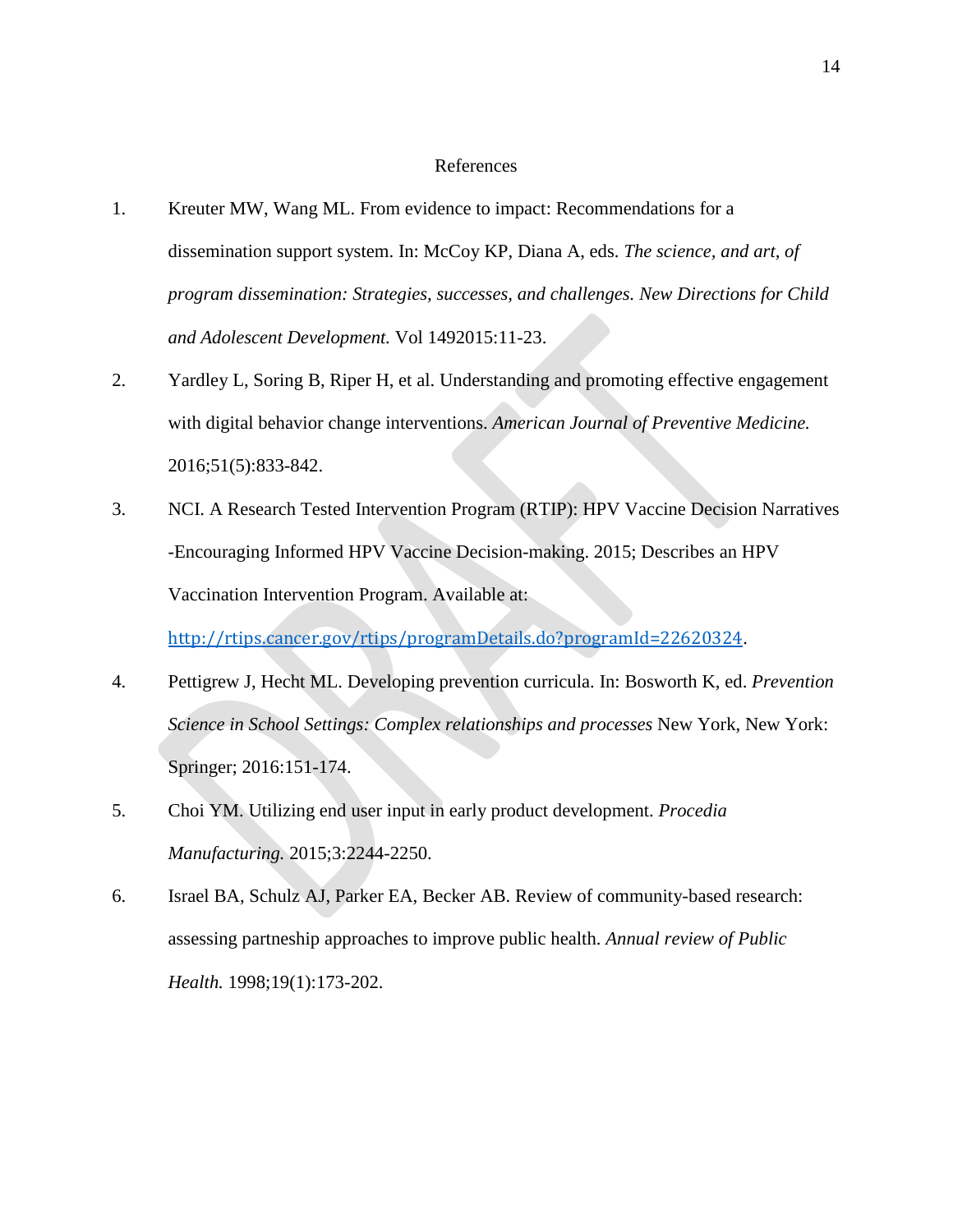- 7. Miller-Day M, Hecht ML. Narrative means to preventive ends: A narrative engagement approach to adolescent substance use prevention. *Health Communication.* 2013;28:657- 670.
- 8. Hopfer S. Effects of a narrative HPV vaccine intervention aimed at reaching college women: A randomized controlled trial. *Prevention Science.* 2012;13:173-182.
- 9. Beavis AL, Gravitt PE, Rositch AF. Hysterectomy-corrected cervical cancer mortality rates reveal a larger racial disparity in the United States. *Cancer.* 2017;online January 23 2017.
- 10. Dempsey A, Cohn L, Vanessa D, Mack R. Worsening disparities in HPV vaccine utilization among 19-26 year old women. *Vaccine.* 2011;29(3):528-534.
- 11. Williams WW, Lu PJ, O'Halloran A, et al. *Surveillance of vaccination coverage among adult populations - United States 2014.* Atlanta, GA: Centers for Disease Control and Prevention; February 5, 2016 2016.
- 12. PPSP. Planned Parenthood Southeastern Pennsylvania: Our History. 2017; [https://www.plannedparenthood.org/planned-parenthood-southeastern](https://www.plannedparenthood.org/planned-parenthood-southeastern-pennsylvania/who-we-are/our-history)[pennsylvania/who-we-are/our-history](https://www.plannedparenthood.org/planned-parenthood-southeastern-pennsylvania/who-we-are/our-history). Accessed April 14, 2017.
- 13. Hecht ML, Krieger JK. The principle of cultural grounding in school-based substance use prevention: The Drug Resistance Strategies Project. *Journal of Language and Social Psychology.* 2006;25:301-319.
- 14. Charmaz K. *Constructing grounded theory.* Los Angeles, CA: SAGE; 2012.
- 15. Hopfer S, Clippard JR. College women's HPV vaccine decision narratives. *Qualitative Health Research.* 2011;21:262-277.
- 16. Strauss A, Corbin J. *Basics of qualitative research.* Thousand Oaks, CA: Sage 1998.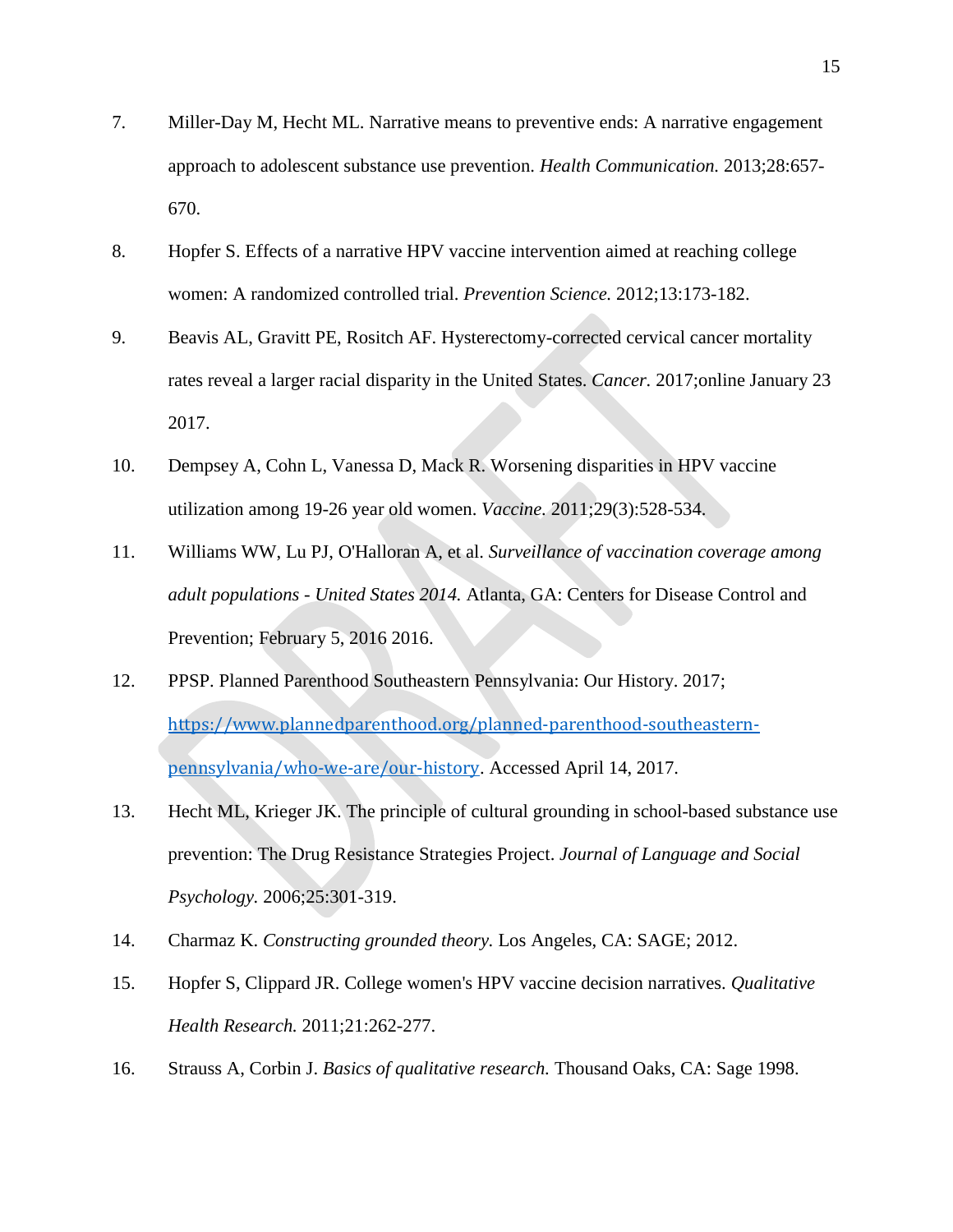- 17. Hopfer S, Miller-Day M, Hecht ML, Warren JR, Belue R. HPV Vaccine Decision Narratives and Technology Perceptions among African-American Women in a Planned Parenthood Setting. *Women's Health.* 2017;under review.
- 18. Hopfer S, Miller-Day M, Hecht ML, Warren JR, Belue R. HPV Vaccine Decision Narratives and Technology Perceptions among African-American Women Attending Planned Parenthood *Women's Health.* 2017;pending.
- 19. Miller M, Alberts JK, Hecht ML, Trost M, Krizek RL. Appendix D: Development and implementation of a peer-based prevention program. In: Miller M, ed. *Adolescent relationships and drug use*. Mahwah, NJ: Lawrence Erlbaum Associates; 2000:148-159.
- 20. Lee JK, Hecht ML, Miller-Day M, Elek E. Evaluating mediated perception of narrative health messages: The perception of narrative performance scale. *Communication Methods and Measures.* 2011;5:126-145.
- 21. Greene K, Yanovitzky I, Carpenter A, et al. A theory grounded measure of adolescents' response to a media literacy intervention. *Journal of Media Literacy Education.*  2015;7:35-49.
- 22. Taylor J. *Interactive kiosks enhance access to health care information for underserved women, leading to increased motivation to adopt healthier behaviors.* Agency for Healthcare Research and Quality;2012.
- 23. De Vito Dabbs A, Myers BA, McCurry KR, et al. User-centered design and interactive health technologies for patients. *CIN: Computers, Informatics, Nursing* 2009;27(3):175- 183.